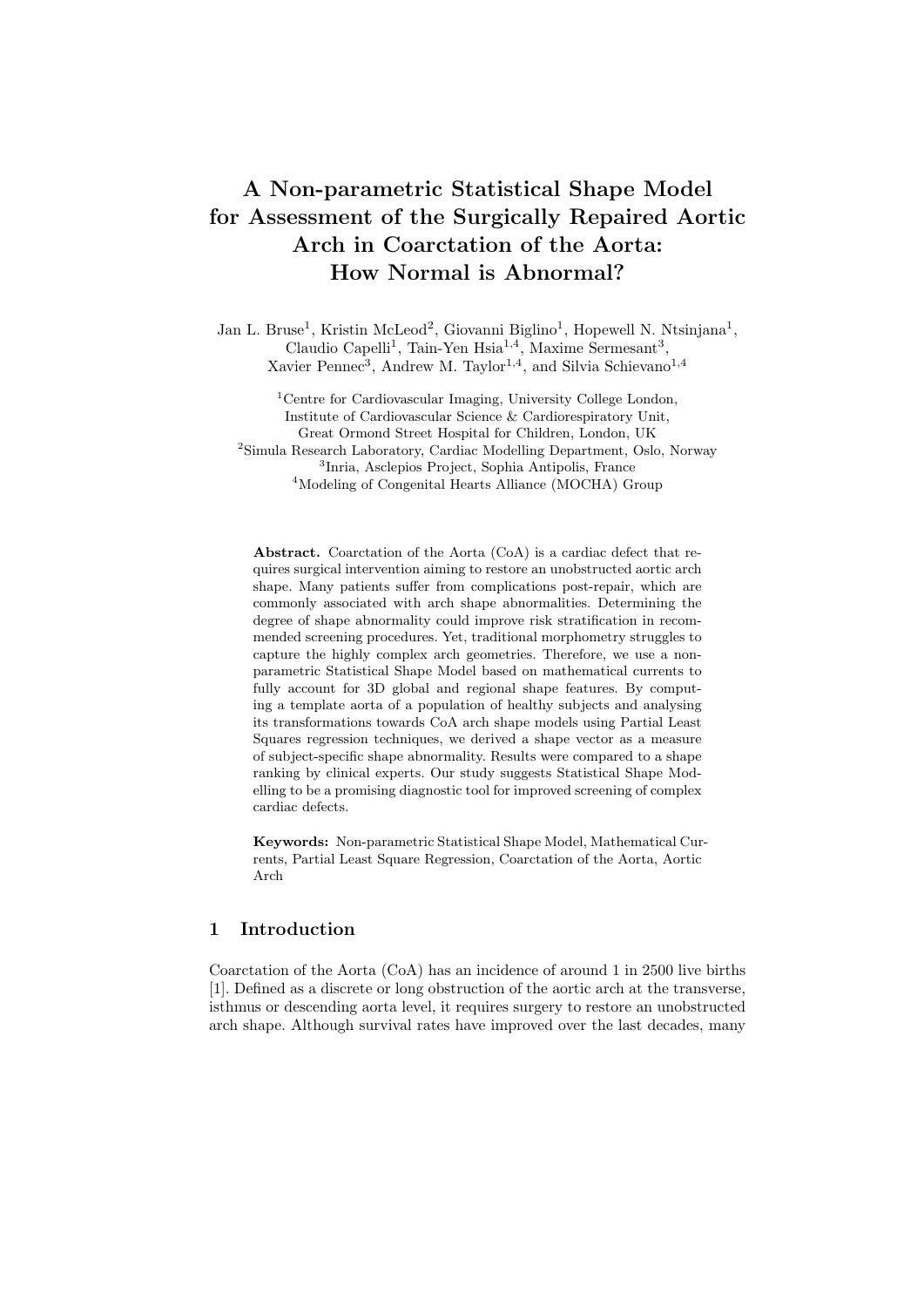patients suffer from late complications post-aortic arch repair such as hypertension, which have been associated with shape abnormalities of the arch [2]. Recent studies therefore suggest long-term follow-up and regular screening via cardiac imaging [1]. Being able to quantify the degree of shape abnormality could be beneficial for such screening procedures as it assists in identifying highly abnormal cases that are potentially associated with a higher risk profile. Yet, in clinical practice, aortic arch shape is commonly assessed via conventional 2D morphometry – without fully exploiting the shape information provided by current imaging technology. A multitude of geometric shape parameters is necessary to describe the complex tortuous arches, and landmarks for measuring deviations between shapes are difficult to select. Apart from the inherent measurement bias, such data are rather tedious to interpret and analyse. Statistical Shape Models (SSM) provide a visual, thus intuitively comprehensible tool to assess the entire 3D anatomy of a population of shapes [3]. Furthermore, the introduction of mathematical currents of surfaces as non-parametric anatomical shape descriptors [4] circumvents the process of landmarking and allows a robust and efficient analysis of shape features in complex shape populations.

In this paper, we aimed to build a SSM based on 3D surface models of aortic arches reconstructed from cardiovascular magnetic resonance (CMR) data in order to quantify the degree of shape abnormality of CoA arch shapes compared to the healthy aorta. The method is based on the forward approach, whereby transformations of an ideal unbiased template shape towards each subject shape within the population encode all global and regional 3D shape information [5], [6]. We hypothesised that by analysing how a template shape of a healthy (not surgically altered) arch transforms towards each CoA arch shape, a shape vector as a subject-specific measure of abnormality can be derived. The shape vector essentially condenses 3D shape features down to a single number for each CoA patient, which allows a ranking of CoA shapes according to their overall shape deviation from the template. This was compared with an expert ranking of shape abnormality performed by three clinical experts, in order to explore to which degree the shape vector reflects the experts' opinion. Furthermore, we analyse associations between the expert ranking and conventional 2D shape descriptors that are commonly used in clinical practice.

## 2 Methods

#### 2.1 Patient Population

This is a retrospective study based on a population of 20 healthy Control subjects and 20 age- and body surface area (BSA)-matched patients post-aortic arch repair (CoA) [7]. BSA was calculated using DuBois's formula [8]. Average age was  $15.2 \pm 2.0$  years (mean $\pm$ standard deviation) for the Control and  $16.5 \pm 3.1$ years for the CoA group. CoA patients had surgical arch repair four days to five years after birth. Control subjects did not have any intervention on the aortic arch and were considered "normal" in terms of shape.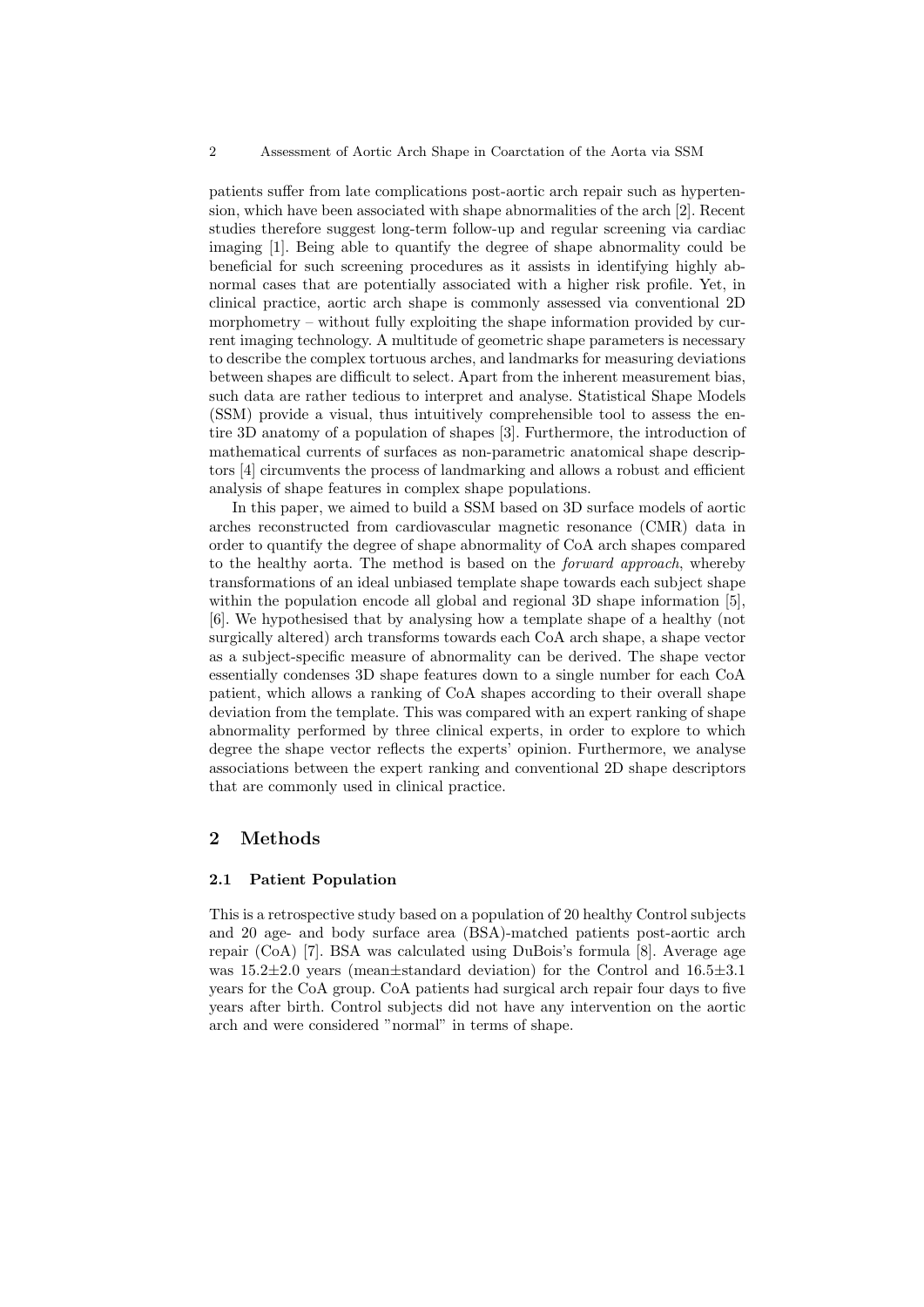#### 2.2 Image Acquisition, Segmentation and Pre-processing of the Surface Models

40 aortas were segmented manually (Mimics, Leuven, Belgium) from wholeheart images acquired during mid-diastolic rest via CMR examination (1.5T Avanto MR scanner, Siemens Medical Solutions, Erlangen, Germany; 3D balanced steady-state free precession sequence; voxel size  $1.5 \times 1.5 \times 1.5$ mm)[7]. Segmented models were cut at the aortic root and at the level of the diaphragm. Coronary arteries and head and neck vessels were removed. Surface models of the arches were meshed with  $0.75$  triangular cells/mm<sup>2</sup> and smoothed with a passband filter (VMTK, The Vascular Modeling Toolkit, Bergamo, Italy [9]). Prior to computing the template shape, Control arches were rigidly aligned to an initial reference subject from the Control population using an Iterative Closest Point algorithm in VMTK [10]. As conventional 2D morphometric shape descriptors, the coarctation index  $(CoAi)$  and the ratio of arch height A to width T,  $A/T$ were measured on CMR images as proposed by Tan [11] and Ou [2], respectively.

#### 2.3 Expert Assessment of the Aortic Arch Shapes

Three clinical experts (radiologist, cardiac surgeon and cardiologist; each with >10 years of experience) qualitatively ranked the CoA shapes according to their distance from a normal arch shape (1=close; 2=fairly close; 3=mid-range;  $4=$ far away; 5=very far away from normal). Control arch shapes were accessible for comparison. The experts assessed the arches' surface models, merely using a 3D viewer<sup>1</sup>, without knowing the patients' clinical history or results of the shape analysis.

## 2.4 Computation of the Control Template and its Transformations towards CoA Subject Shapes

The template (i.e. mean shape) of the Control group was computed with the exoshape code framework as proposed by Durrleman [6] and introduced to cardiac research by Mansi [5], using mathematical currents [4] as non-parametric shape descriptors. Based on a *forward approach* [6], the template  $\overline{T}$  and its transformations  $\varphi^i$  towards each subject shape  $T^i$  are computed simultaneously using an alternate two-step algorithm, minimising the distance between the deformed template  $\varphi^i(\overline{T})$  and  $T^i$  in the vector space of currents. The latter is generated by two Gaussian kernels:  $K_W$  for the shape representations and  $K_V$ for the transformations  $\varphi$ . The associated kernel widths  $\lambda_W$  and  $\lambda_V$  are defined as the resolution of the currents representation and the stiffness of the deformations, respectively [5]. In order to find an adequate set of  $\lambda$  parameters, an initial template of the Control group  $\overline{T}_{Control,initial}$  was computed using starting values of  $\lambda_{W,initial}$  =15mm and  $\lambda_{V,initial}$  =47mm. As our analyis is based on

<sup>&</sup>lt;sup>1</sup> 3D viewable models of the arches available under http://www.ucl.ac.uk/ cardiac-engineering/research/library-of-3d-anatomies/congenital\_ defects/coarctations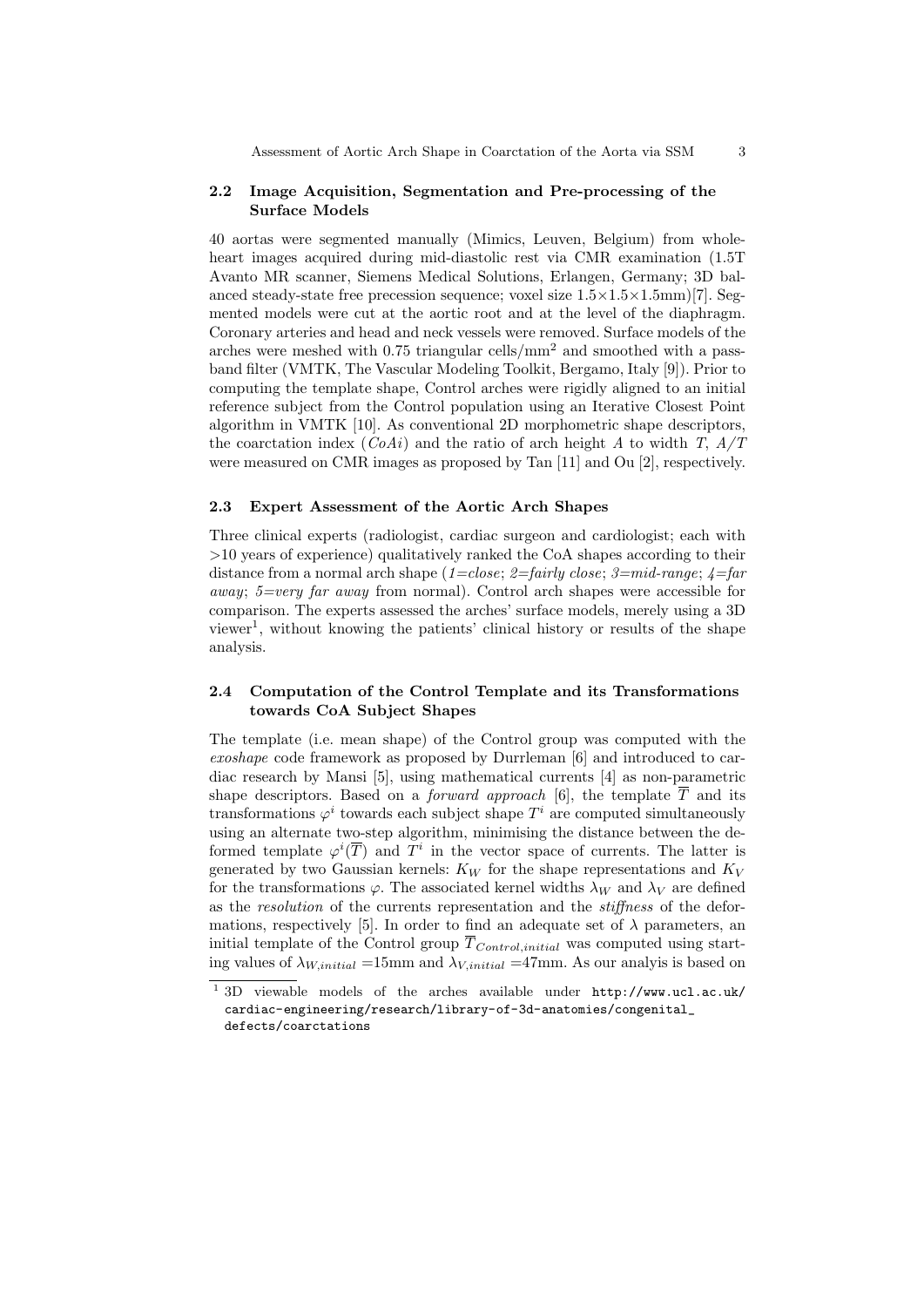analysing transformations that match the Control template with CoA shapes, the final set of  $\lambda$  parameters was obtained by matching  $\overline{T}_{Control,initial}$  with a specific target shape from the CoA group  $T_{CoA,Target}^i$ , while incrementally decreasing  $\lambda_{W,initial}$  and  $\lambda_{V,initial}$  until the registration error between the deformed source shape  $\varphi^i(\overline{T}_{Control,initial})$  and  $T_{CoA,Target}^i$  was reduced by at least 80%. Being one of the arch models that posed the most challenging shape features to be captured, the CoA subject with the smallest surface area was chosen as  $T_{CoA,Target}^i$  (CoA3). Prior to the  $\lambda$  estimation,  $T_{CoA,Target}^i$  was rigidly registered to  $\overline{T}_{Control.inital}$ . Based on this approach,  $\lambda_W = 9$ mm and  $\lambda_V = 44$ mm were found to allow sufficient matching of  $\overline{T}_{Control,initial}$  with  $T_{CoA,Target}^i$  and all other subjects, and were used to compute the final Control template  $\overline{T}_{Control, final}$ . After rigidly registering all CoA arch shapes to  $\overline{T}_{Control, final}$ , the transformations  $\varphi^i$  of  $\overline{T}_{Control, final}$  towards each of the CoA subject shapes were computed using the same set of  $\lambda$  parameters.  $T_{Control, final}$  was validated using 10-fold cross-validation [5]. Further, gross geometric parameters of  $\overline{T}_{Control, final}$  (volume V, surface area  $A_{surf}$ , centreline length  $L_{CL}$  and median diameter along the centreline  $D_{med}$ ) were compared to the respective mean values of the Control population.

#### 2.5 Analysing the Transformations using Partial Least Squares Regression

The transformations  $\varphi$ , encoding all shape features present in the population, are parametrised by moment vectors  $\beta$ , which deform  $\overline{T}_{Control, final}$  towards each subject shape in the space of currents [5]. The moment vectors  $\beta$ , obtained from transforming  $\overline{T}_{Control, final}$  towards all Control and CoA shapes, constituted the input (predictors) for a Partial Least Squares regression (PLS). PLS extracts shape modes that maximise the covariance of predictors  $X$  and response  $Y$  [12]. To first extract shape features predominantly related to size differences between subjects, an initial PLS I was performed with all moment vectors  $\beta$  as predictors  $X_I$  and BSA of the subjects as response  $Y_I$ . A second PLS II was performed on the predictor residuals of PLS I,  $X_{I,resid}$  using the grouping parameter  $Y_{II}$  $(0 = Control; 1 = CoA)$  as response. Residuals were defined as  $X_{I,resid} = X_I XS_{BSA} \times XL_{BSA}$  with  $XS_{BSA}$  being the predictor scores and  $XL_{BSA}$  being the predictor loadings of PLS I. Thereby, dominant shape features related to size differences were removed prior to extracting the shape mode most related to the grouping parameter. Shape modes were computed using the SIMPLS algorithm in Matlab (The MathWorks, Natick, MA) and the mean squared prediction error (MSEP) was estimated using 10-fold cross-validation. Only one PLS I and PLS II mode was retained as MSEP was not substantially decreased by adding more modes. By projecting each subject shape transformation onto the final shape mode PLS II, we derived the shape vector  $S$  [5]. It contains subjectspecific weights, describing how much the template has to be deformed along the extracted mode in order to match template and subject shape as accurately as possible.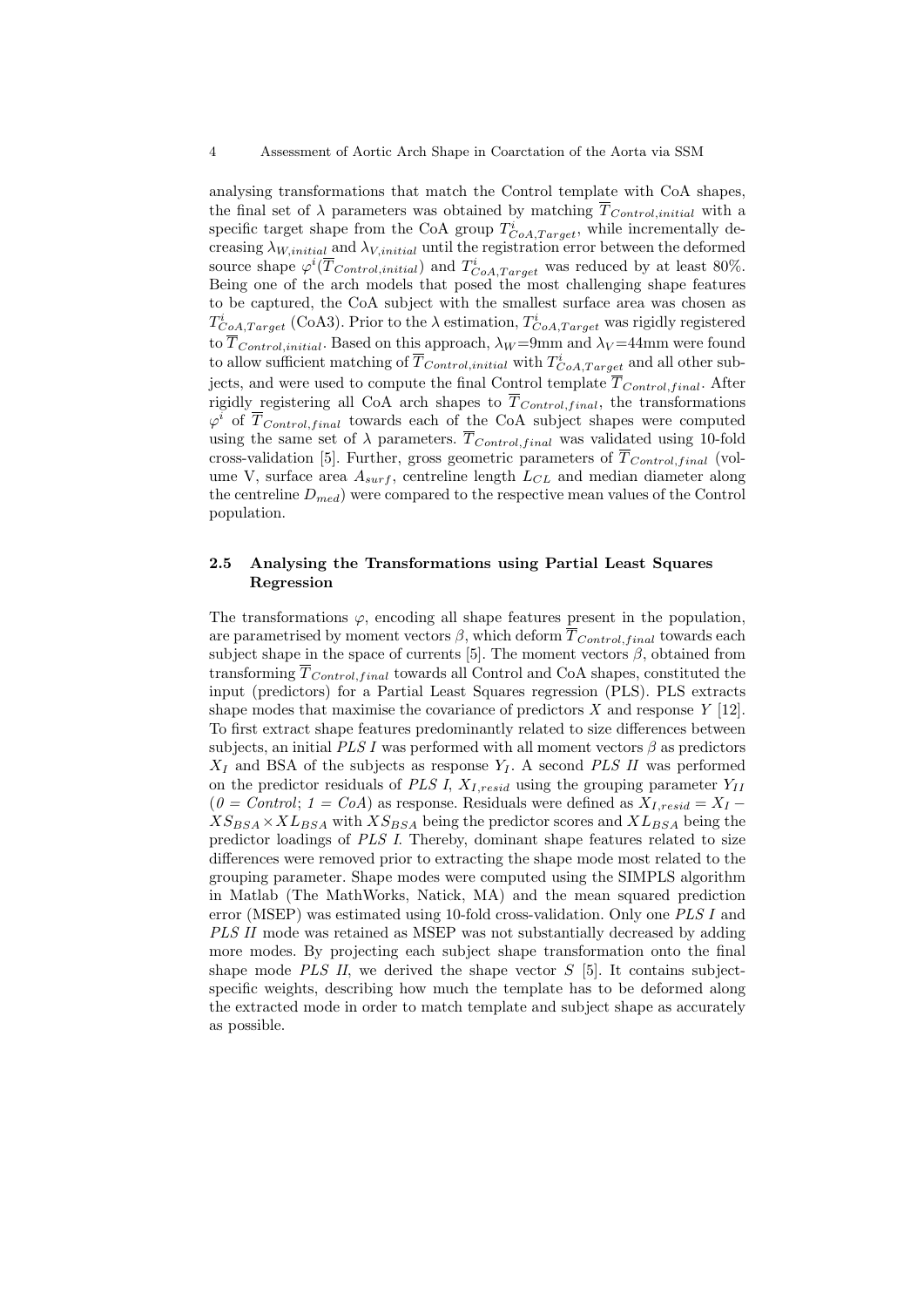We hypothesised that the weights associated with the final shape mode yield a notion of how distant a specific subject shape is from the Control template shape – with large positive values representing subjects "far away" and small, negative numbers representing subjects "close" to the normal arch shape.

Correlations between the subject-specific entries of S,  $CoAi$ ,  $A/T$  and the expert scores were assessed using Kendall's  $\tau$  for non-parametric and ranked data. Non-parametric Mann-Whitney-U Test was applied to analyse shape vector differences between the two groups. Consistency between the expert ranking was assessed using the Intraclass Correlation Coefficient (ICC) assuming a 2-way mixed effects model. The significance level was set to  $p<.05$ . Statistical tests were carried out in SPSS (IBM SPSS Statistics, Chicago, IL).

#### 3 Experiments and Results

#### 3.1 Control Template

The final Control template showed a smooth, rounded aortic arch with a subtle tapering from ascending to descending aorta (Fig. 1a-c). Gross geometric parameters were close to their respective means measured on the entire Control population. Deviations ranged from 0.3% (volume) to 1.94% (median diameter), resulting in an overall average deviation of 1.02%. Cross-validation revealed that the template shape was not substantially influenced by removing specific subjects from the analysis (Fig. 1d). Average surface distances between the full dataset shape and the reduced dataset shapes ranged from 0.14 to 1.22mm.



Fig. 1: Computed template shape of the Control population (a-c) and overlay of crossvalidated template shapes based on reduced datasets (d, dark blue)

#### 3.2 PLS Regression Results

PLS I extracted shape features most related to BSA such as overall differences in size between subjects. The model yielded a good fit of BSA based on the derived PLS I shape mode (r=0.70; p $\leq$ .001), which accounted for 18% of shape variability. PLS II derived shape features most related to either the Control or the CoA group. The PLS II shape mode accounted for 21% of the remaining shape variability.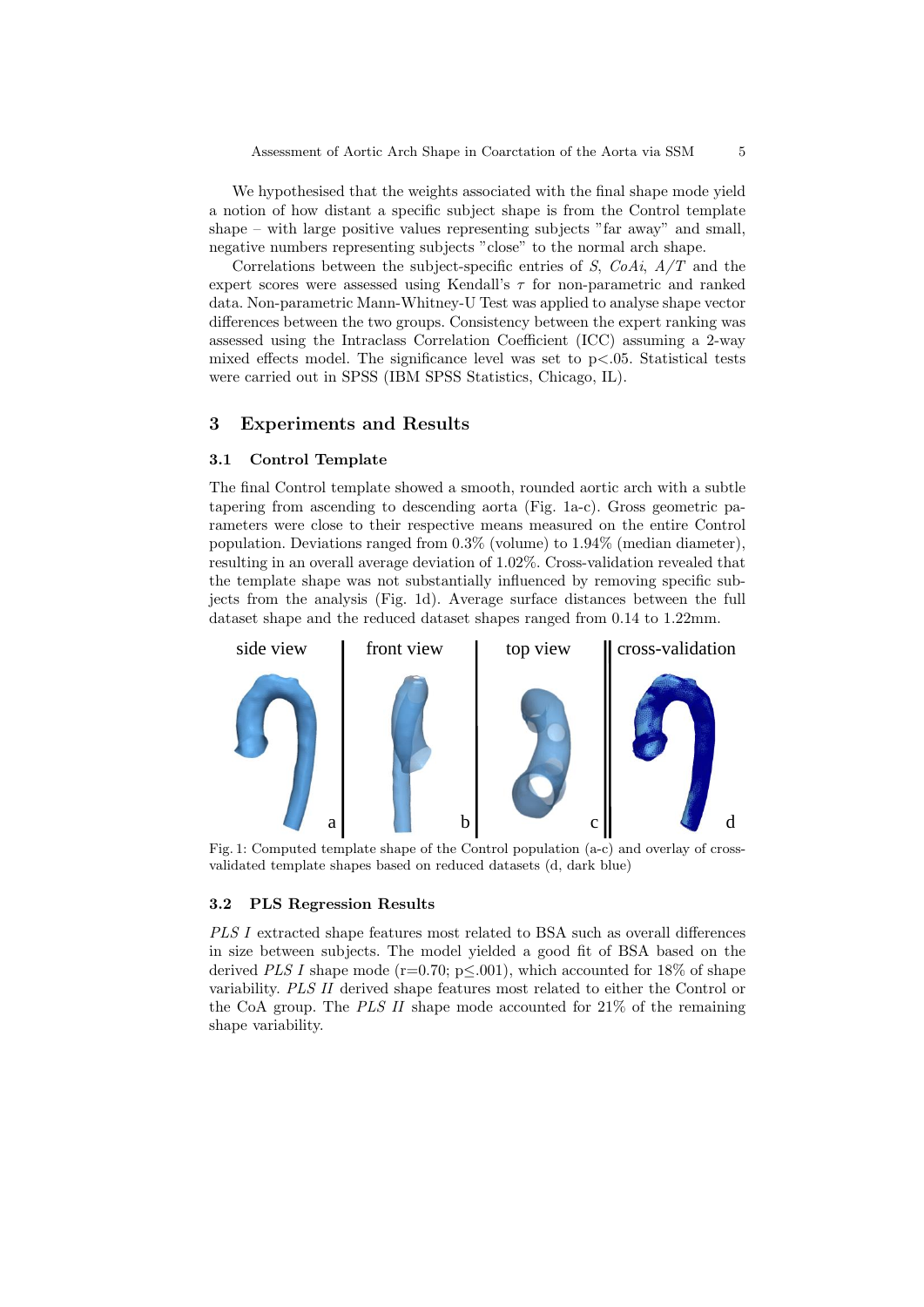

Fig. 2: PLS II shape vector results for Control and CoA group. Extreme subjects marked

The PLS II shape mode weights of Control subjects clustered closer together (-1036±252; mean±standard deviation), whereas weights derived for CoA subjects showed a larger spread  $(1036\pm1396)$ , related to more shape variability within the CoA group. The distribution of shape vector values was significantly different  $(p<.001)$  between the two groups (Fig. 2). Control subjects were associated with weight values between -1521 and -581; CoA subjects ranged from  $-721$  to  $+3897$  (Fig. 3).



Fig. 3: Computed ranking of CoA arch shapes from normal (low shape vector values) to abnormal (high shape vector values)

#### 3.3 Comparison of Expert Ranking with Shape Model Results

Qualitative shape rankings were consistent for experts 1 and 2 (mean scores 2.65 and 2.60), while expert 3 on average ranked CoA shapes farther away from normal (mean score 3.40). However, all experts applied a similar range of scores (all standard deviations 1.04).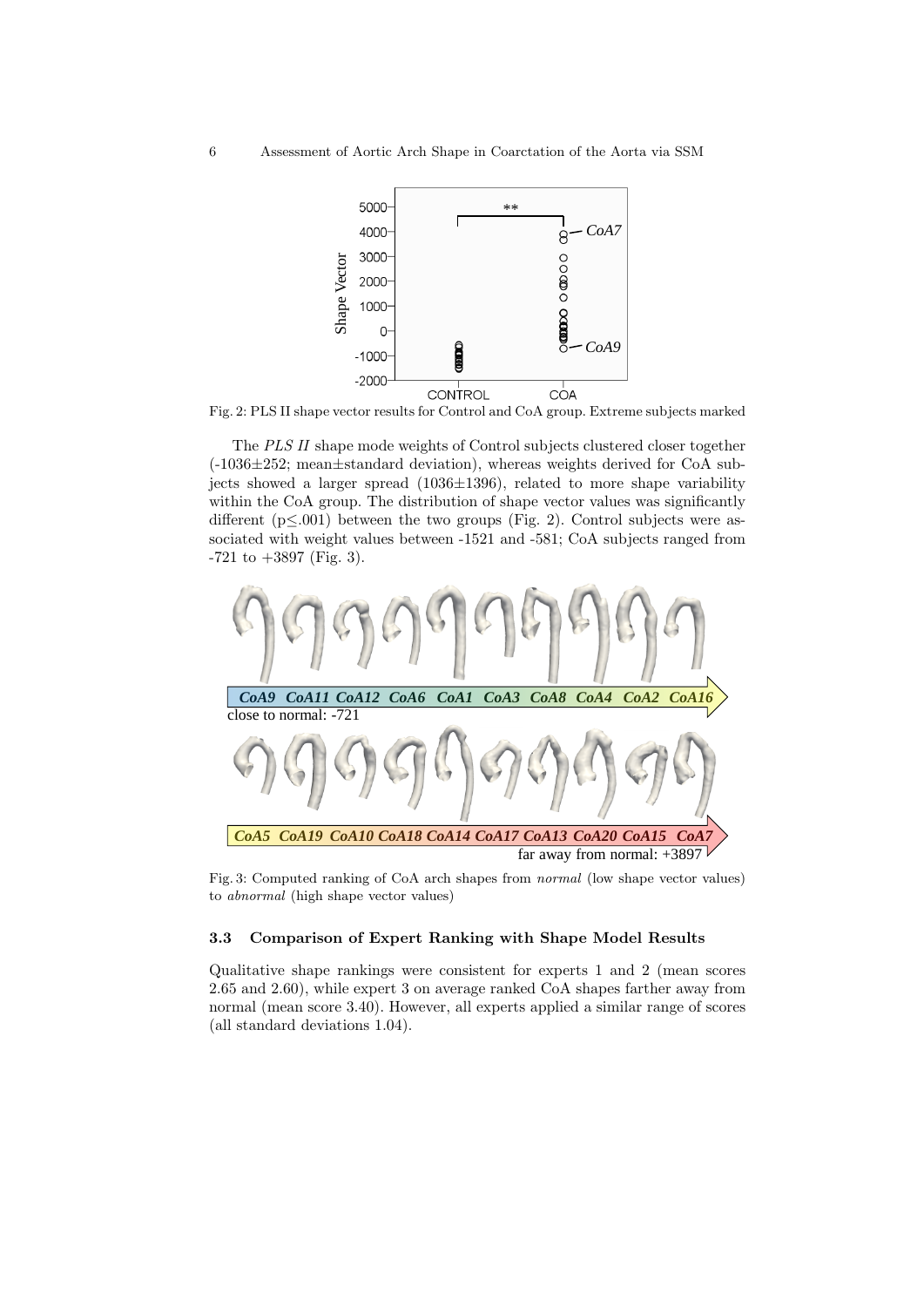Average ranking was reliable with ICC=0.88 ( $p \leq .001$ ). Conventional shape descriptors  $CoAi$  and  $A/T$  did not correlate with the experts' ranking (Table 1). Expert shape scores correlated well with the computed shape vector for experts 1 and 2, and less for expert 3 (Fig. 4). Average expert ranking however, showed good correlation (Kendall's  $\tau=0.36$ , p=.033).

Table 1: Correlations between expert ranking and conventional 2D shape descriptors

|               | Expert 1 |              | Expert 2 |                                   | Expert 3 |                              | Average |                                   |
|---------------|----------|--------------|----------|-----------------------------------|----------|------------------------------|---------|-----------------------------------|
|               |          | Sianificance |          | $\left {\it Significance}\right $ |          | $\left  Significance\right $ |         | $\left {\it Significance}\right $ |
| $ CoAi$ -0.11 |          | $p = .520$   | $-0.04$  | $p=.838$                          | $-0.22$  | $p = .222$                   | $-0.11$ | $p = .533$                        |
|               | 0.18     | $p = .919$   | 0.13     | $p = .453$                        | 0.02     | $p=.892$                     | 0.06    | $p=.718$                          |



Fig. 4: Correlations between expert ranking of shape abnormality and computed shape vector values: Apart from the mid-range, trends were captured well. Outlier marked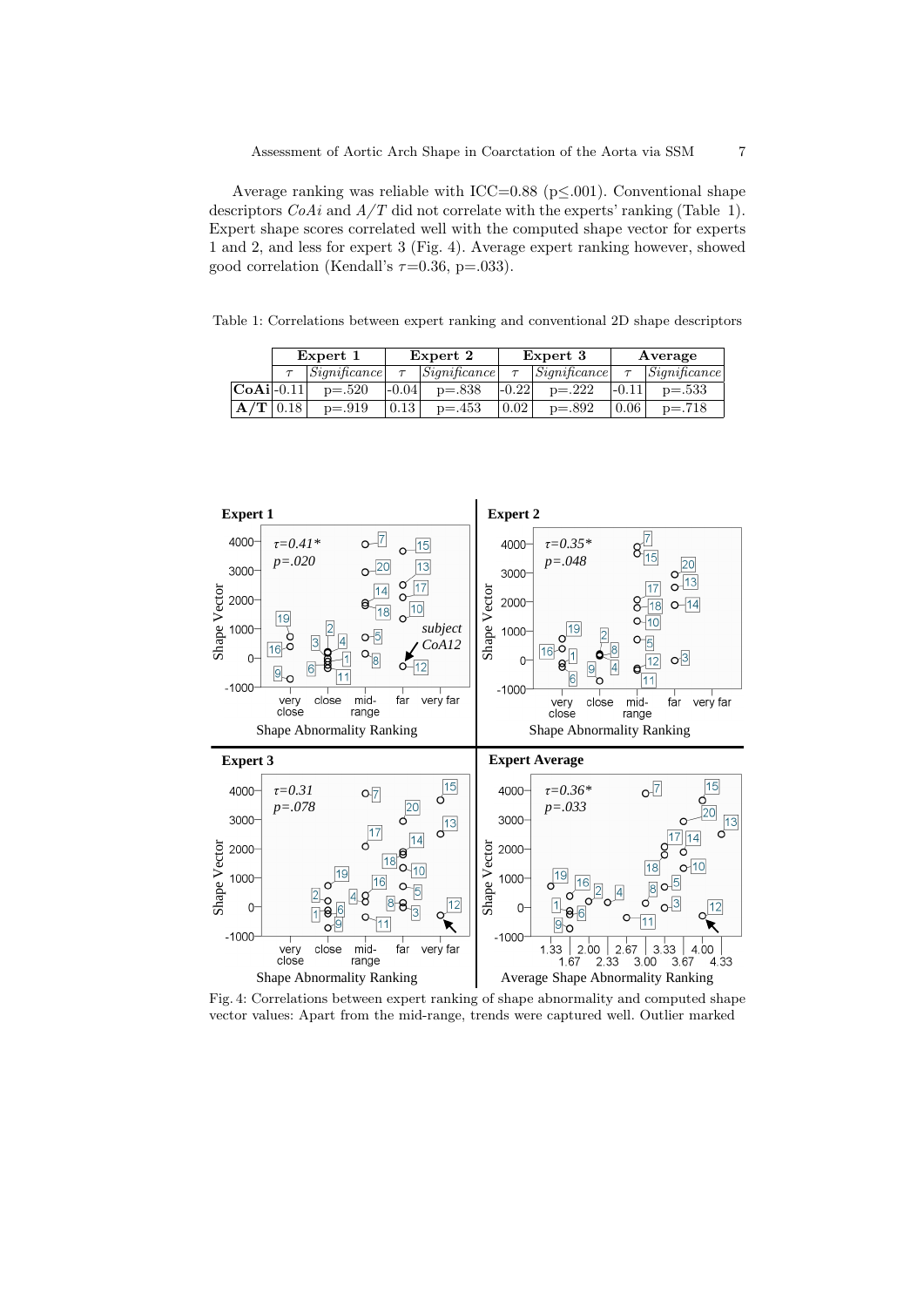8 Assessment of Aortic Arch Shape in Coarctation of the Aorta via SSM

## 4 Discussion and Conclusion

In this paper we analysed the transformations of a "normal" template aorta shape towards surgically repaired CoA arch shapes via PLS, in order to derive a subject-specific measure of shape abnormality. Particularly in the extreme cases of CoA shapes being either close or far away from normal, the derived shape vector reflected the expert ranking well. In the mid-range however, our method struggled to differentiate expert scores sufficiently. In particular one subject (CoA12) contributed to weak correlations between shape vector and expert rankings (Fig. 4). With a severe transverse narrowing and a highly localised indentation, subject CoA12 presents sophisticated shape features to be captured (Fig. 3). A decrease of the  $\lambda$  parameters might improve the method's accuracy – though at the expense of computation time. The main limitation of our study is the small sample size for both groups, which impeded applying more elaborate statistics and which should be addressed in future studies.

Interestingly though, the derived shape vector seemed to reflect the experts' shape assessment better than conventional 2D arch shape descriptors as typically used in clinical practice. This suggests Statistical Shape Modelling on 3D shapes to account for more relevant shape information and thus to come closer to an intuitive human shape assessment. Ultimately, applying Statistical Shape Models for clinical decision support could lead to more robust, efficient and objective diagnosis and risk stratification strategies in complex cardiac disease.

Acknowledgments. This study is independent research by the National Institute for Health Research Biomedical Research Centre Funding Scheme. The views expressed in this publication are those of the author(s) and not necessarily those of the NHS, the National Institute for Health Research or the Department of Health. The authors gratefully acknowledge support from Fondation Leducq, FP7 Integrated Project MD-Paedigree, National Institute of Health Research, Commonwealth Scholarship Comission and Heart Research UK.

#### References

- 1. Brown, M.L., Burkhart, H.M., Connolly, H.M., Dearani, J.A., Cetta, F., Li, Z., Oliver, W.C., Warnes, C.A., Schaff, H.V.: Coarctation of the Aorta: Lifelong Surveillance Is Mandatory Following Surgical Repair. Journal of the American College of Cardiology. 62, 1020–1025 (2013).
- 2. Ou, P., Bonnet, D., Auriacombe, L., Pedroni, E., Balleux, F., Sidi, D., Mousseaux, E.: Late systemic hypertension and aortic arch geometry after successful repair of coarctation of the aorta. Eur. Heart J. 25, 1853–1859 (2004).
- 3. Young, A.A., Frangi, A.F.: Computational cardiac atlases: from patient to population and back. Exp Physiol. 94, 578–596 (2009).
- 4. Vaillant, M., Glaun`es, J.: Surface Matching via Currents. In: Christensen, G.E. and Sonka, M. (eds.) Information Processing in Medical Imaging. pp. 381–392. Springer Berlin Heidelberg (2005).